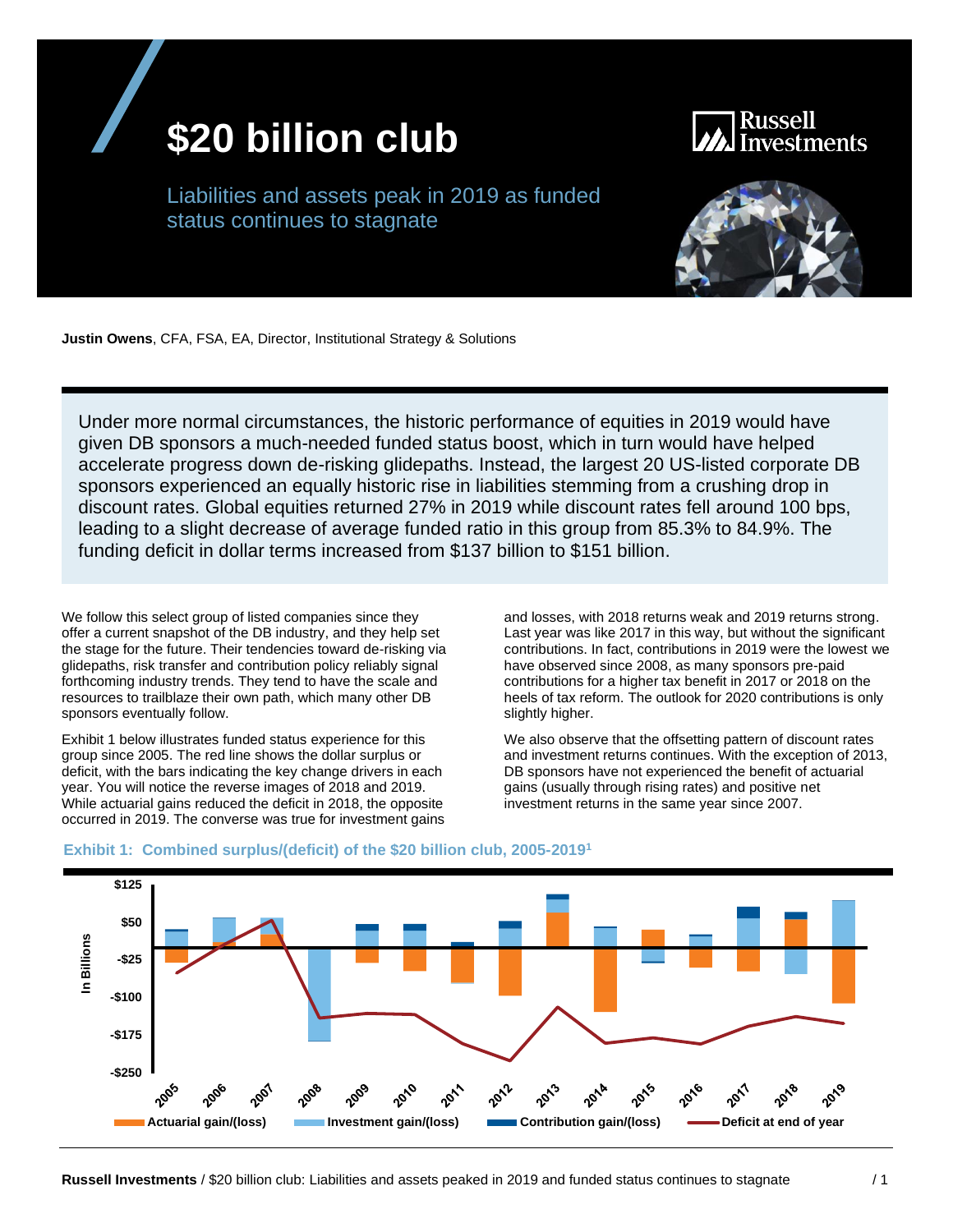#### *Investment gains offset the actuarial losses, which were driven by a ~100 bps decrease in discount rates*

The average change in funded ratio among these sponsors was -0.4%. A few notable outliers included FedEx losing 9% in funded ratio due to poor timing of asset returns and discount rate reductions with their May 31 fiscal year (the previous year they gained from this timing relative to the other companies). Honeywell performed best and still maintains the only global funded ratio above 100% in this group.

Exhibit 2 below shows how liabilities and assets performed during 2019.

#### **Exhibit 2: 2019 global pension assets and liabilities development**

| <b>LIABILITIES</b>                                                                  | (IN \$BILLIONS) |
|-------------------------------------------------------------------------------------|-----------------|
| Liability (Projected Benefit Obligation) at Start of<br>Year                        | 896.6           |
| <b>Accrual of new benefits (Service Cost)</b>                                       | 11.3            |
| <b>Benefits paid</b>                                                                | $-54.9$         |
| Interest payable on liability (Interest Cost)                                       | 32.0            |
| Impact of change in interest rates and in<br>actuarial assumptions (Actuarial loss) | 110.9           |
| Miscellaneous other                                                                 | $-14.9$         |
| Liability (Projected Benefit Obligation) at End of<br>Year                          | 981.0           |

| <b>ASSETS</b>                        | (IN \$BILLIONS) |
|--------------------------------------|-----------------|
| Assets (Fair Value) at Start of Year | 759.5           |
| <b>Employer contributions</b>        | 11.9            |
| <b>Benefits paid</b>                 | $-54.2$         |
| Investment return on plan assets     | 125.2           |
| Miscellaneous other                  | $-12.2$         |
| Assets (Fair Value) at End of Year   | 830.2           |

| <b>SURPLUS / (DEFICIT)</b>                                                | (IN \$BILLIONS) |
|---------------------------------------------------------------------------|-----------------|
| Excess (Shortfall) of assets below liabilities at<br><b>Start of Year</b> | $-137.1$        |
| <b>Excess of employer contributions over service</b><br>cost              | 0.7             |
| Actuarial gain (loss)                                                     | $-110.9$        |
| Investment return less interest cost                                      | 93.2            |
| Miscellaneous other                                                       | 3.3             |
| Excess (Shortfall) of assets below liabilities at<br><b>End of Year</b>   | 150.8           |

Source: Corporate 10-K Filings, Russell Investments

## **Contributions in 2019 were weak, but 2020 could be slightly up due to GE**

After two years of elevated levels – mostly due to tax advantages – contributions in 2019 took a nosedive. Not only were the \$11.9 billion in contributions the lowest since 2008, they also represent a year-over-year decline of over 55%. With pension funding stabilization still in place, few sponsors have significant required contributions in their US plans. Coupled with strong recent asset returns, sponsors saw little need to make discretionary contributions, despite historically high PBGC premiums that penalize the sponsors of underfunded plans.

In 2020, most of these sponsors have only committed to paying the minimum required in their U.S. and international plans, with a notable exception being GE.

Exhibit 3 shows the pattern for contributions since 2005, including an estimated value for 2020. 2

#### **Exhibit 3: Contributions 2005-2020**

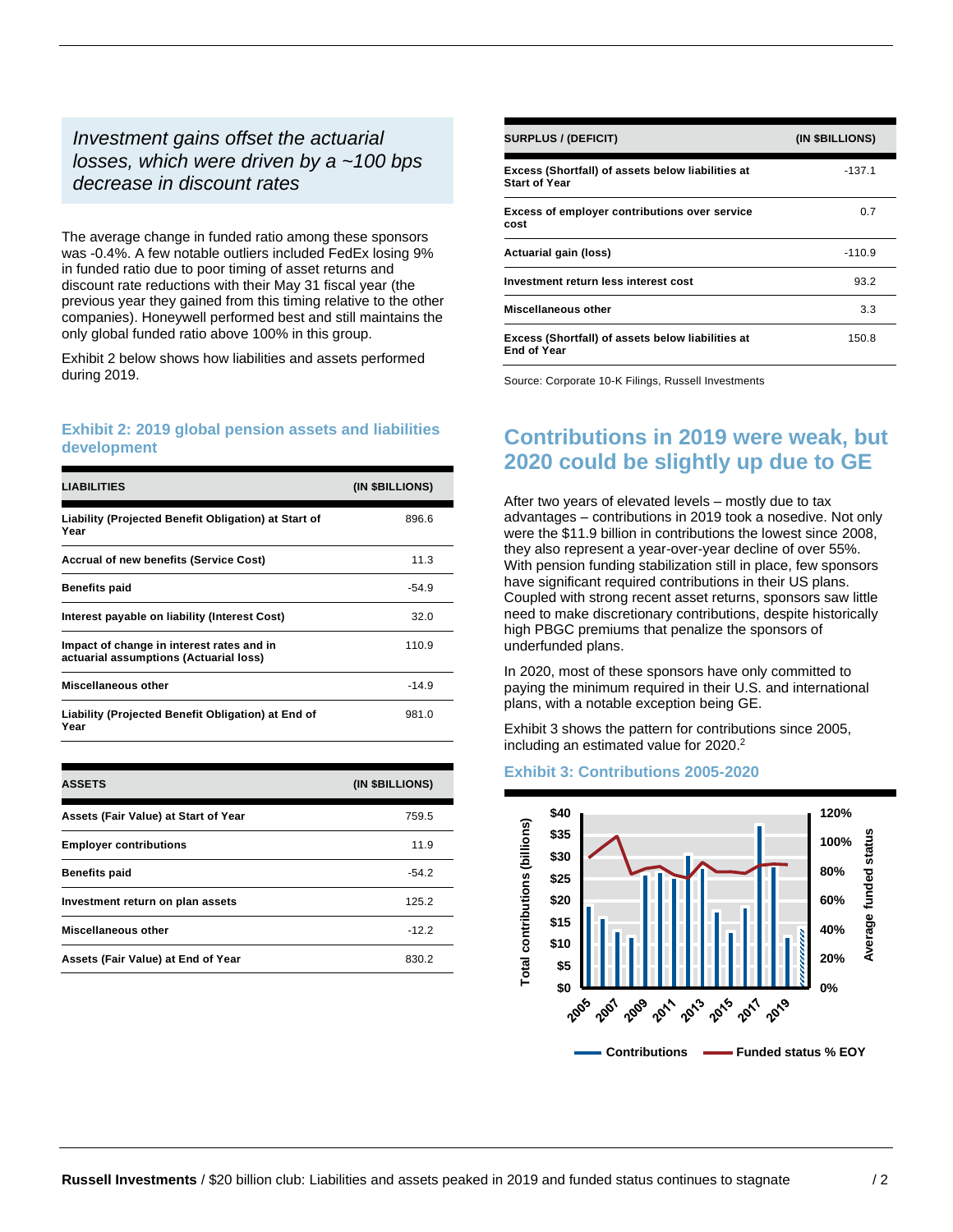# **General Electric takes aggressive action and Lockheed Martin continues to transfer risk**

After years of floundering funded status with minimal contributions, GE announced three major actions affecting their U.S. DB plans. With funds from recent spin-offs, they committed to paying an additional \$4-5 billion into their plan in 2020, on top of \$6 billion already paid in 2018. In addition, they plan to freeze benefits for 20,000 salaried employees, curbing future costs directly related to the plan.

The last action included a lump sum offer to about 100,000 former employees made in the fall of 2019. They recently announced that about \$2.65 billion was transferred from the plan via lump sum due to this offer, making it one of the largest lump sum offers in recent memory.

While none of these actions are new, they are noteworthy for GE – a company that has resisted them for years.

For the second year in a row, Lockheed Martin transferred nearly \$2 billion of their liabilities out of the plan, employing both buy-in and buy-out annuity purchases to supplement lump sum offers from several years ago as they try to reduce the size of their U.S. pension plans.

### **Membership of the \$20 billion club**

The \$20 billion club consists of the following 20 corporations, generally included due to their global pension liabilities exceeding \$20 billion:

- **1.** 3M
- **2.** AT&T
- **3.** Boeing
- **4.** Corteva
- **5.** Dow Chemical
- **6.** Exxon Mobil
- **7.** FedEx
- **8.** Ford Motor
- **9.** General Electric
- **10.** General Motors
- **11.** Honeywell International
- **12.** IBM
- **13.** Johnson & Johnson
- **14.** Lockheed Martin
- **15.** Northrop Grumman
- **16.** Pfizer
- **17.** Raytheon
- **18.** United Parcel Service
	- **19.** United Technologies
- **20.** Verizon **Communications**

These are no longer the only US-listed corporations with over \$20 billion in liabilities. Others – including Exelon, Caterpillar, Citigroup and Merck – have also grown to over \$20 billion. But observations and comparisons are more straightforward when the group is consistent from year-to-year.

While future adjustments are possible, for the time being the only change we have made is to replace DuPont with Corteva, which inherited the vast majority of the DuPont pension liabilities after the DOW DuPont merger/split.

<sup>1</sup> Source: Russell Investments, Corporate 10-k filings

<sup>2</sup> This is the sum of all the individual companies' expected 2020 contributions.